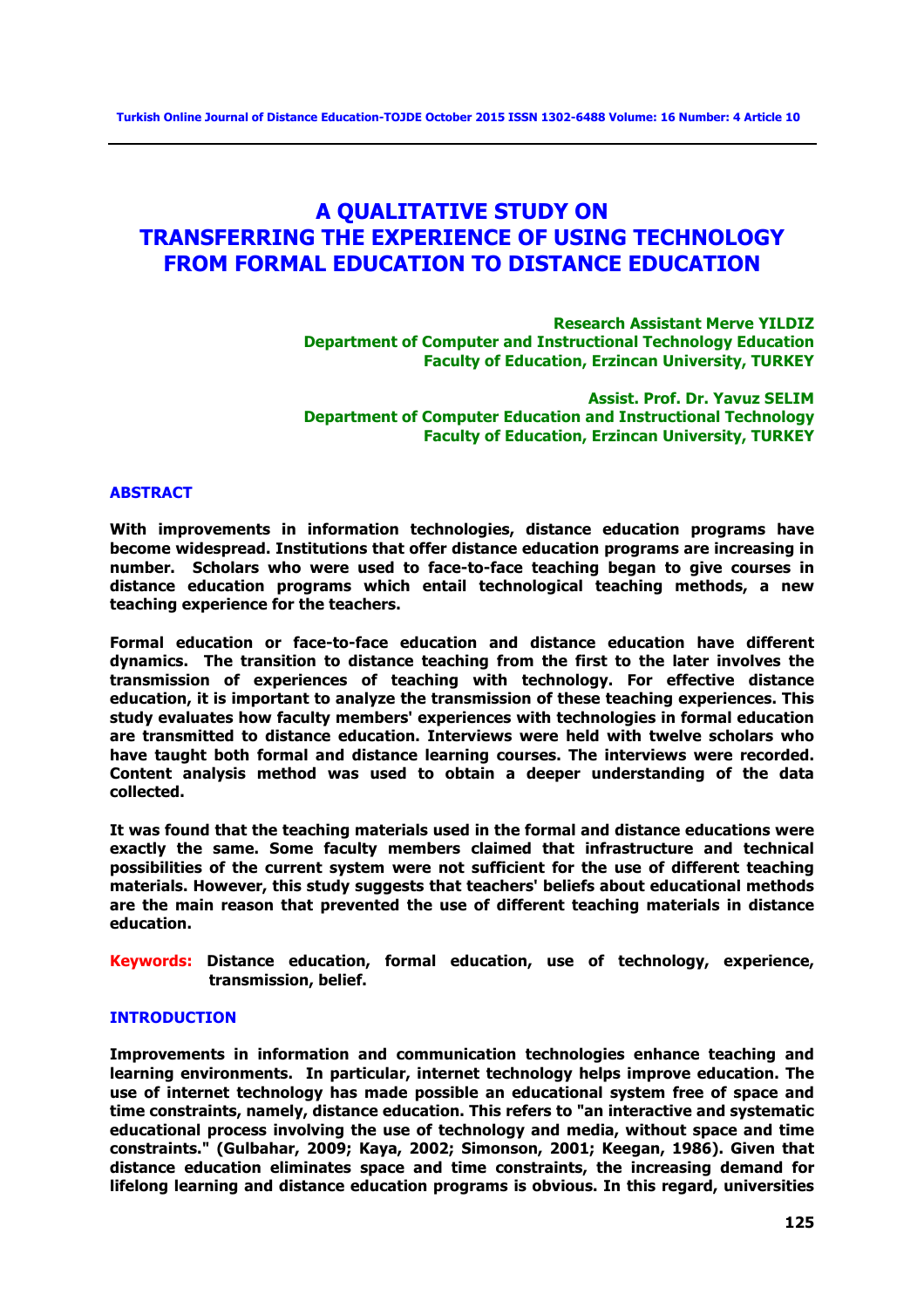**try to achieve an effective integration of information and communication technologies in their educational programs and to meet this increasing demand.**

**Good planning, design, management and evaluation are required for distance learning courses to be effective. Yet this does not mean that a good structured distance learning program will always be successful. Beliefs about education have a decisive role in achieving educational goals. Beliefs about education affect pedagogic beliefs, and pedagogic beliefs affect in turn beliefs in technology and its usage (Pajares, 1992). In other words, there is a linear relationship between belief and practice. Many teachers use technology without changing their pedagogic perspective on education (Zhao ve Cziko, 2001).** 

**The teacher-centered approach to teaching does not support the use of technology in classroom, or favors its use to the extent that it helps the traditional teaching methods to persist. Teachers who accept teacher-centered approach do not consider technology as an innovation. When they encounter a different educational system as distance education, they are unable to use it effectively. However, student-centered approach to teaching does not consider technology merely as a means, but an innovation to enhance the effectiveness of teaching. Teachers who favor a student-centered approach use the technologies available in the system in the most effective way (Niederhauser & Stoddart, 2001).** 

**Contrary to their experiences and observations, teachers have a prejudice against the use of technology in education. Teachers' personal lives, perceptions, experiences and beliefs all affect their attitude towards a new situation. When they encounter a new technology, they tend to use it as suits their past experiences and beliefs (Kagan, 1992).**

**This study evaluates how faculty members' experiences with technologies in formal education are transmitted to distance education. It thus reveals the relation between teachers' beliefs about the use of technology and their practices with technologies. The aim of this study was to contribute to the enhancement of the effectiveness of distance education.**

## **METHOD**

**Qualitative research methods were used since this study evaluates how the faculty members' experiences with technologies in the formal education are transmitted to the distance education.**

#### **Research Sample**

**This research was done with twelve scholars who have taught both formal and distance education at Erzincan University. Table-1 presents participants' demographic data.**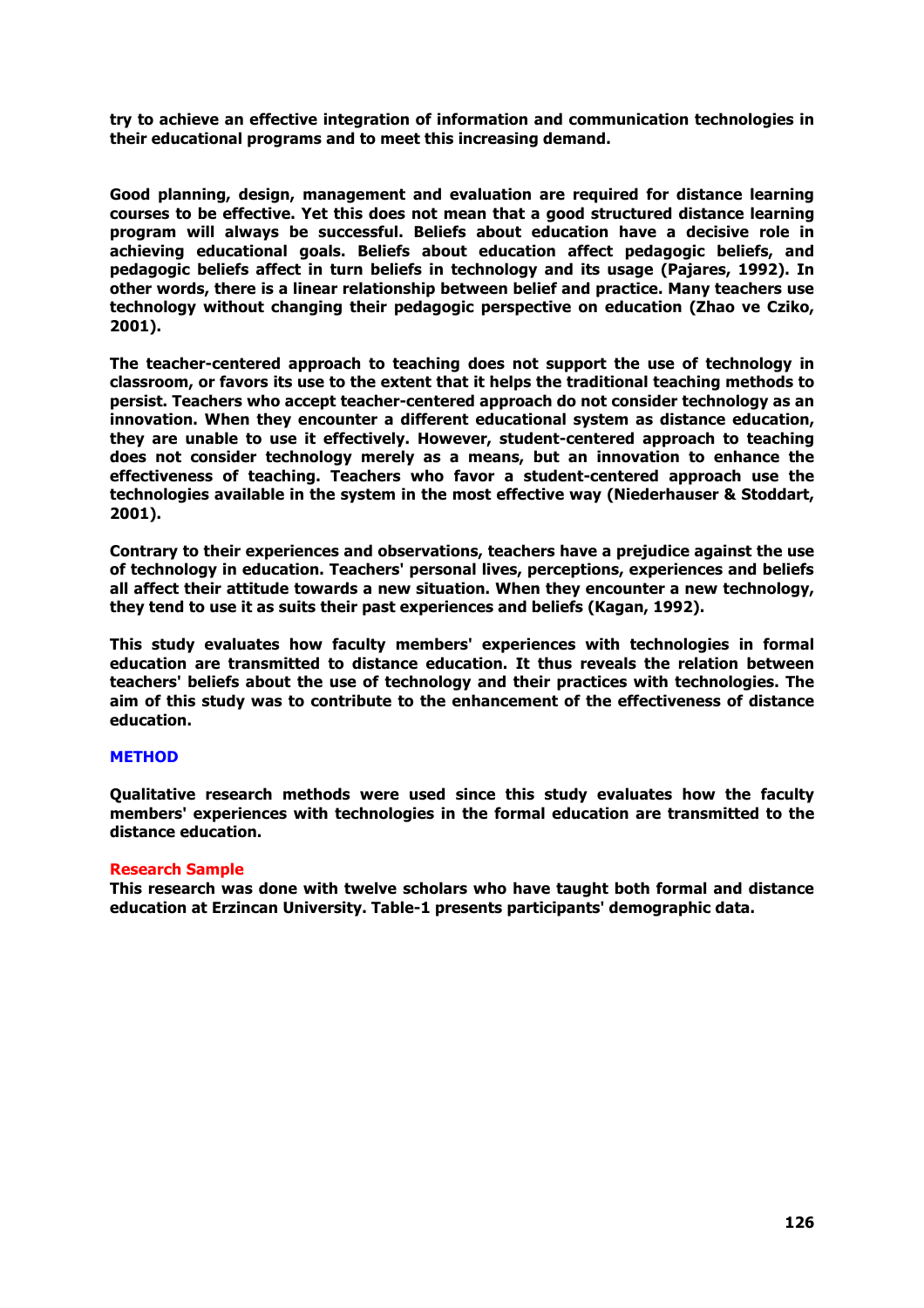|                                                |                      | f                       | O <sub>n</sub> |
|------------------------------------------------|----------------------|-------------------------|----------------|
| Gender                                         | Male                 | 10                      | 83.33          |
|                                                | <b>Female</b>        | $\mathbf{2}$            | 16.67          |
|                                                | $26 - 30$            | $\overline{\mathbf{z}}$ | 58.33          |
|                                                | $31 - 35$            | $\mathbf{2}$            | 16.67          |
| Age                                            | $36 - 40$            | 1                       | 8.33           |
|                                                | 50 and above         | $\mathbf{2}$            | 16.67          |
|                                                | <b>Undergraduate</b> | $\overline{2}$          | 16.67          |
| <b>Educational Level</b>                       | Master's             | 6                       | 50.00          |
|                                                | <b>PHD</b>           | 4                       | 33.33          |
| <b>Fields of Specialization</b>                | Qualitative          | 8                       | 66.67          |
|                                                | Quantitative         | 4                       | 33.33          |
|                                                | 1-5 years            | 9                       | 75.00          |
| <b>Academic Experience</b>                     | 6-10 years           | 1                       | 8.33           |
|                                                | $10-15$ years        | 1.                      | 8.33           |
|                                                | $25 - 30$            | 1                       | 8.33           |
| <b>Distance Education</b><br><b>Experience</b> | 4 semesters          | 6                       | 50.00          |
|                                                | 2 semesters          | 3                       | 25.00          |
|                                                | 1 semester           | 3                       | 25.00          |

## **Table: 1 Participants' demographic data**

## **Data Collection Tools**

**Researchers classified data collection tools in two categories. The first category included questions about demographic data, and the second category included interview questions.**

**Interview Questions:**

- Ø **Which technologies do you use in formal education?**
- Ø **How do you transmit your experiences with technology to distance education?**
- Ø **Did you participate in a training, seminar or any other activity before you began to teach distance education courses?**
- $\triangleright$  If you were unfamiliar with using technology in your formal education courses, **would you have difficulty teaching distance education?**
- Ø **What are the problems you had using technology in formal or distance education?**
- Ø **What are your suggestions to solve the problems you faced?**

## **Data Analysis**

**Interviews were held with twelve scholars who participated in the research in accordance with the principle of voluntariness. The interviews were recorded.** 

**The content analysis method was used to ensure a deep understanding of the data collected and to determine themes and dimensions not previously identified. Data analysis includes four stages: data coding, identifying the themes, arrangement of the**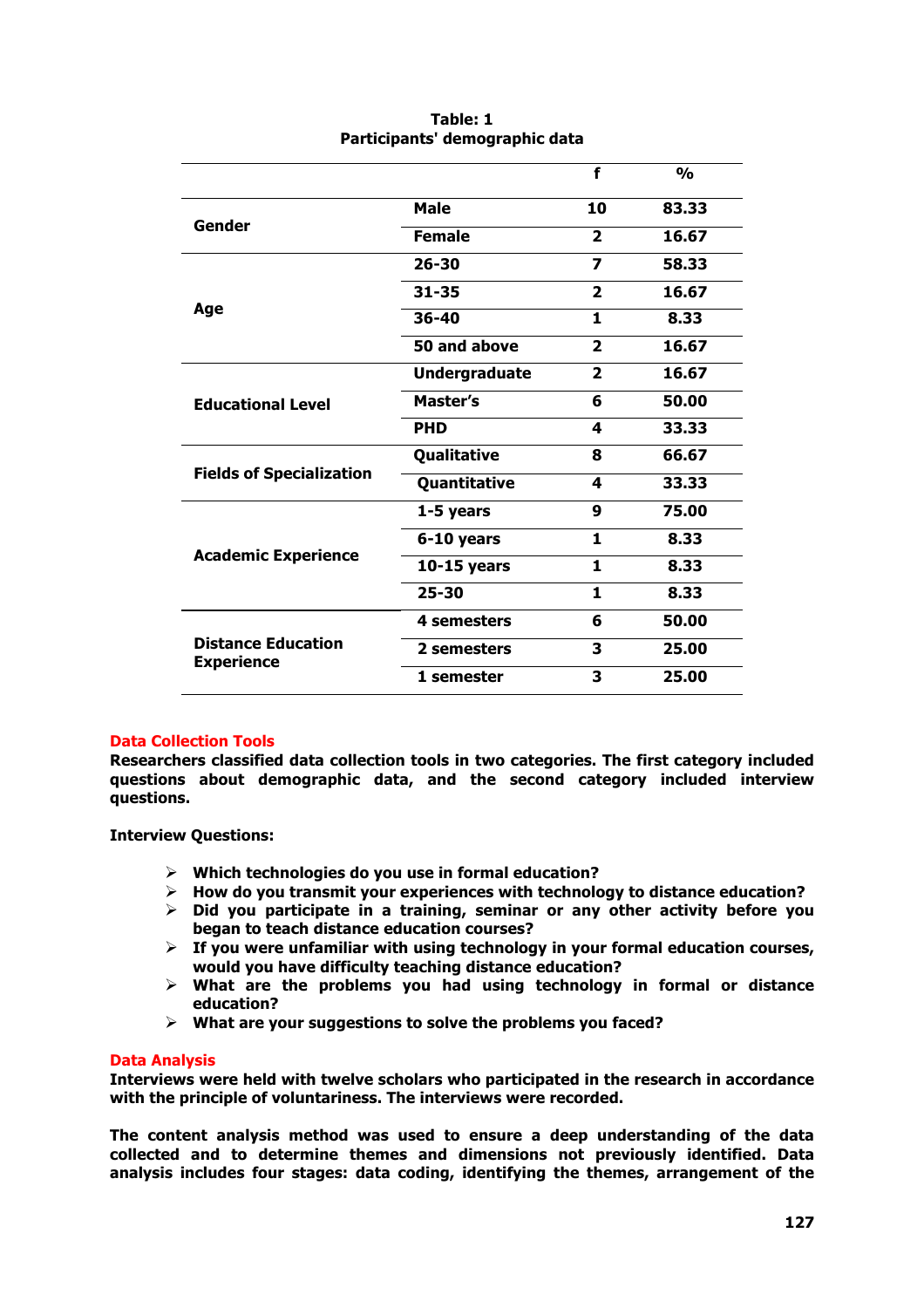**codes and themes, and defining the findings and interpretation (Yildirim and Simsek, 2008).** 

**The researchers categorized the data in different codes, and by comparing the themes and codes they ensured consistency.** 

#### **FINDINGS**

**The research findings and the themes that emerged were indicated in terms of frequency and percentage. The quantitative data for each question was matched with statements from the interviews in order to support the quantitative findings.**

#### **Technologies Used in Formal Education**

**Almost all the participants (91.67%) said that slide projectors were the most commonly used technology in formal education.** 

**PowerPoint was the most commonly used teaching technology (58.33%).**

|                                             |    | $\frac{0}{0}$ |
|---------------------------------------------|----|---------------|
| <b>Slide Projector</b>                      | 11 | 91.67         |
| <b>PowerPoint</b>                           |    | 58.33         |
| <b>Blackboard</b>                           |    | 58.33         |
| <b>Computer</b>                             | 5  | 41.67         |
| <b>Internet</b>                             | 7  | 16.67         |
| <b>Courses</b>                              | 2  | 16.67         |
| <b>Smart board</b>                          |    | 8.33          |
| Visual resources (pictures, cartoons, etc.) |    | 8.33          |
| <b>Occupational tools/techniques</b>        |    | 8.33          |

## **Table: 2 Technologies Used in Formal Education**

**"I'm an instructor in the department of Turkish Language and Literature. Sometimes students are annoyed with the linguistic topics. To grab students' attention, I need to use visual resources such as slides or cards. Unfortunately, cards have a pejorative meaning for the university students. They say cards are used in high school teaching, and not in university courses. So I mostly use a projector to show slides." [Participant-2]**

**"We use generally white boards for formal education courses. We also have slide projectors and personal computers." [Participant-4]**

# **The Transmission of Experiences with Technology**

**in Formal Education to Distance Education**

**In response to the question, "How do you transmit your experiences with technology in formal education to distance education?" most of the participants (83.33%) said, "We download presentation files to the system and use them for distance education courses."**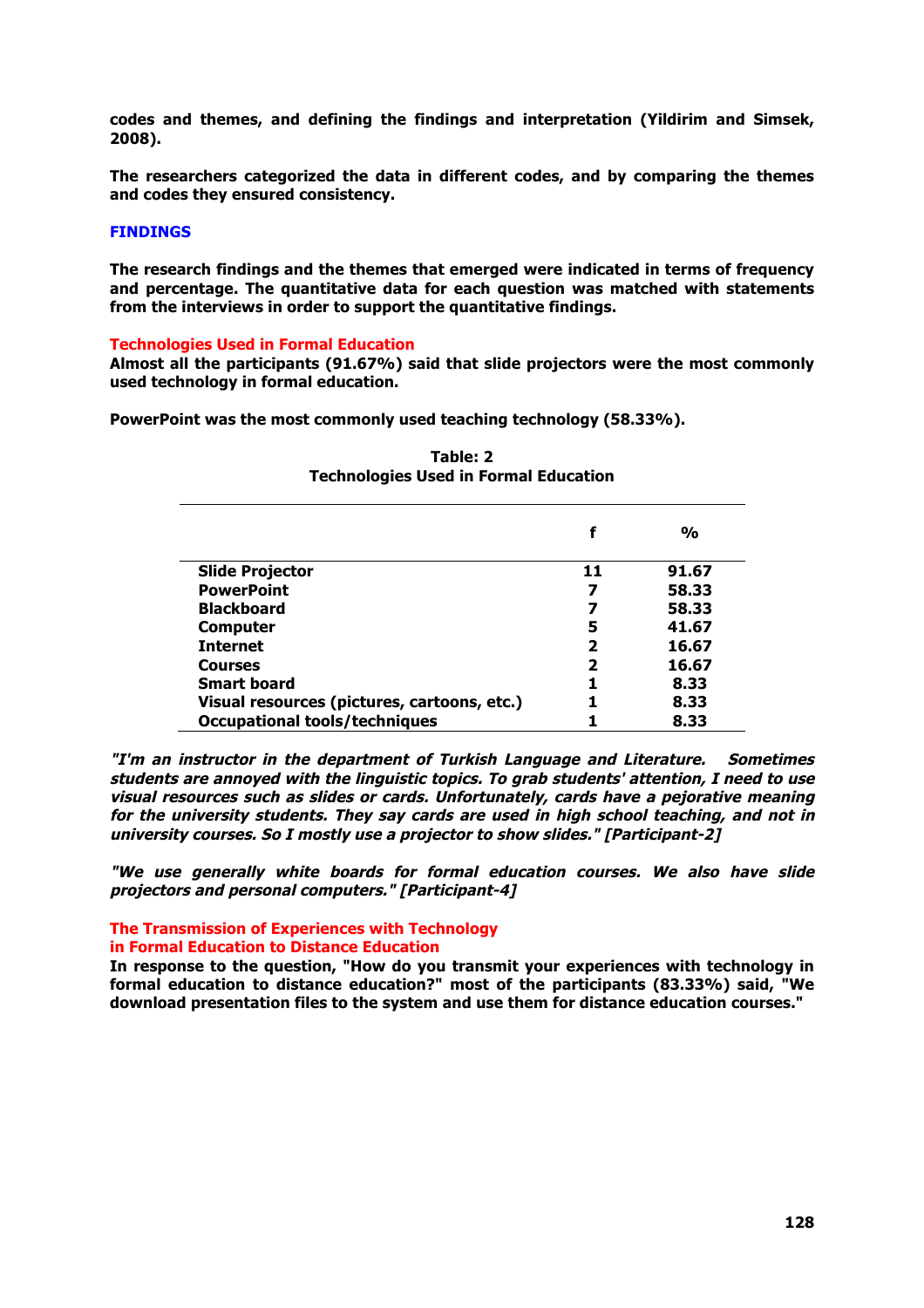#### **Table: 3 The Transmission of Experiences with Technology in Formal Education to Distance Education**

|                                                                                              | $O_{\alpha}$ |
|----------------------------------------------------------------------------------------------|--------------|
| We download presentation files to the system and use them for<br>distance education courses. | 83.33        |

**"Since distance education involves mostly slide shows, we transfer to the distance education system the presentation files that we had already prepared for formal education courses. Apart from that, my courses in general...,that means, I did not use them frequently. We only showed slides." [Participant-10]**

**"We did not have difficulty transferring the files. Since we often used slide shows for our formal education courses, we easily transferred them to distance education courses." [Participant-4]**

**"I need to say that we only transfer presentations. We don't use advanced technology in distance education. There are limited possibilities offered to us, and we don't even use them in an effective way.** 

**Actually, there are technical problems that prevent an effective usage. For instance, in a case that our presentations remain insufficient, we need to give examples to make the topic understandable.** 

**But, we do not have an opportunity to use actively different teaching materials. White boarding can be used, but this is a time limited practice." [Participant-5]**

## **Participation in a Training, Seminar or**

**any other Activity before Teaching Distance Education Courses** 

**In the interviews ten participants said they participated in an introductory meeting arranged by the educational center.** 

**However, two participants said they did not participate in any activity before they began to teach distance education courses.**

**Table: 4**

| <b>Participation in Distance Education Activity</b> |              |               |
|-----------------------------------------------------|--------------|---------------|
|                                                     |              | $\frac{0}{0}$ |
| Yes, I joined                                       | 10           | 83.33         |
| No, I didn't joined                                 | $\mathbf{z}$ | 16.67         |

**"Naturally, we had in-service training at the university distance education center. In this training we were briefly informed about the planning of the course schedule and that was sufficient." [Participant-9]**

**Having No Experience with Technology in Formal Education** 

**and Having Difficulty Teaching for Distance Education Courses**

**Of nine research participants, 3 said they were not competent in the use of technology and have difficulty using it, and 6 said it was easy to use technology although they had no experience since they were able to learn to use it quickly.**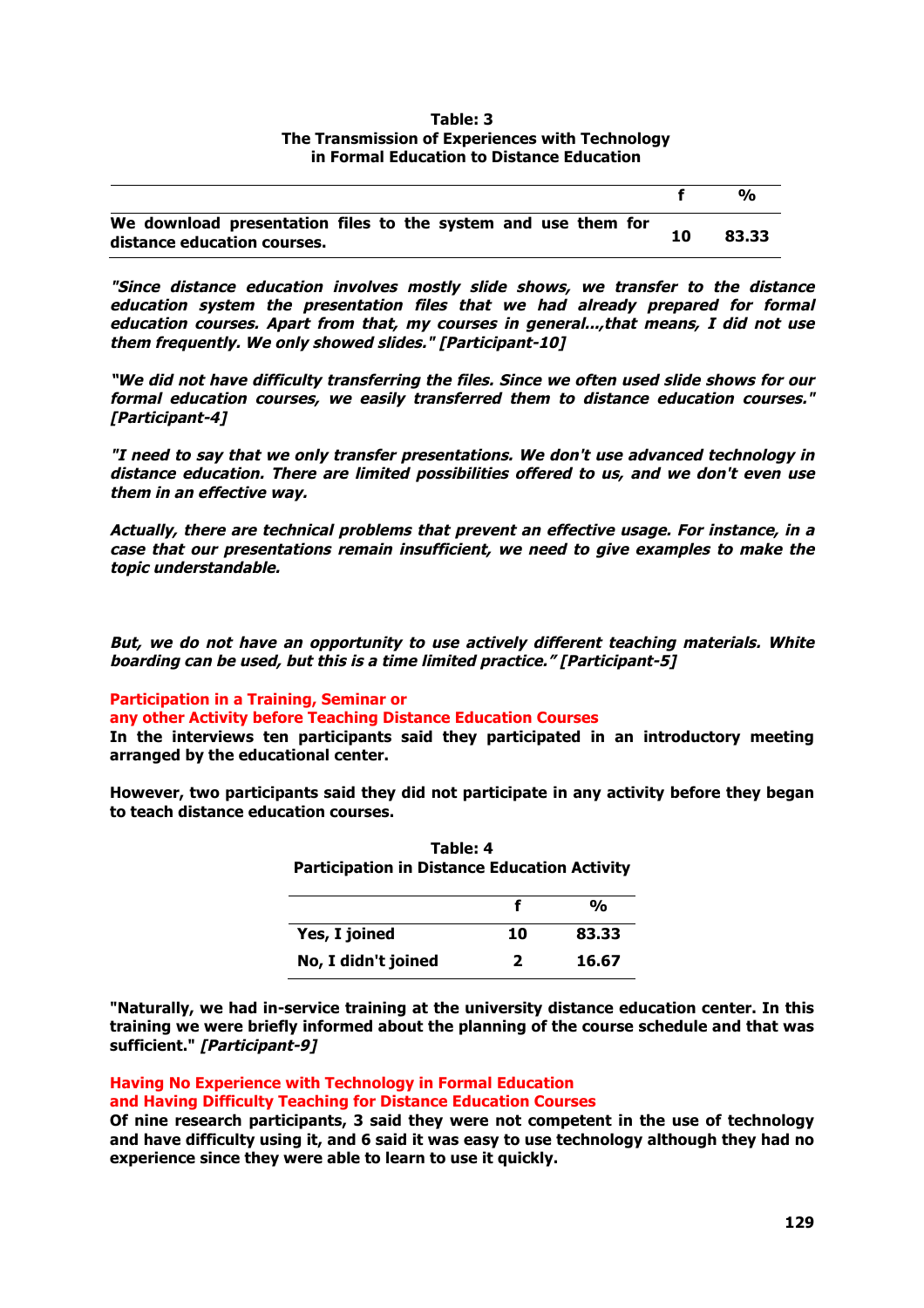**Table: 5 The Effects of Using Technology in Teaching for Distance Education Courses**

|                                 |   | %     |
|---------------------------------|---|-------|
| No, I would not have difficulty | 6 | 50.00 |
| Yes, I would have difficulty    | з | 25.00 |
| No response                     |   | 25.00 |

**"If a scholar is competent in teaching, technology does not cause problems. Since technology is sufficiently advanced, no problems emerge. Even if I were unfamiliar with a technology, I would not have a problem using it." [Participant-8]**

**"We would certainly have difficulty. Boards give us a large space to use. They are more comfortable. You can write on the boards." [Participant-3]**

## **Problems with the Use of Technology in Formal and Distance Education**

**Table 6 presents faculty members participated in the study, problems encountered in the use of technology face to face training and distance education.** 

|                                       |                                                                                                                | f                       |  |
|---------------------------------------|----------------------------------------------------------------------------------------------------------------|-------------------------|--|
|                                       | Problems which emerge in formal education                                                                      |                         |  |
| <b>Technical</b>                      | can be solved immediately, but that is                                                                         |                         |  |
| <b>Infrastructure and</b>             | not the case for distance education in which                                                                   | 5                       |  |
| <b>Equipment</b>                      | technical infrastructure is connected to an integrated system.                                                 |                         |  |
|                                       | Since the technologies used in formal and distance                                                             |                         |  |
|                                       | education are very limited, they do not cause any problems.                                                    | 4                       |  |
|                                       | Course preparation in distance education                                                                       | 5                       |  |
| <b>Course Preparation</b>             | requires careful preparation and time.                                                                         |                         |  |
|                                       | Since students do not have preliminary                                                                         |                         |  |
|                                       | knowledge, it is hard to organize a course.                                                                    | $\overline{\mathbf{2}}$ |  |
|                                       | Contrary to formal education, distance education                                                               | 5                       |  |
|                                       | has very limited possibilities for interaction.                                                                |                         |  |
| <b>Interaction</b>                    | Student participation is very low in distance education.                                                       | 5                       |  |
|                                       | Since distance education requires a constant control                                                           |                         |  |
|                                       | of multiple technologies, an interactive classroom                                                             | $\overline{2}$          |  |
|                                       | atmosphere does not exist.                                                                                     |                         |  |
|                                       | We download presentation files to the system and                                                               | 10                      |  |
|                                       | use them in distance education courses.                                                                        |                         |  |
|                                       | An applied course is very hard to organize in distance education.                                              | 3                       |  |
| <b>Methods</b>                        | Since we teach low-achieving students, it is not                                                               |                         |  |
|                                       | possible to use different teaching models.                                                                     | $\overline{\mathbf{2}}$ |  |
|                                       |                                                                                                                |                         |  |
|                                       | Since scholars have heavy teaching loads,                                                                      | 1                       |  |
| <b>Classroom</b><br><b>Management</b> | they cannot do many different things with technologies.                                                        |                         |  |
|                                       | Students can give instant feedback in formal<br>education, while feedback requires time in distance education. | 6                       |  |
|                                       |                                                                                                                |                         |  |
|                                       | Students can use the messaging system inappropriately,                                                         | 5                       |  |
|                                       | and this negatively affects the course and motivation levels.                                                  |                         |  |
|                                       | A course which takes two or three weeks to complete,                                                           |                         |  |
|                                       | takes two hours in distance education.                                                                         | $\overline{\mathbf{2}}$ |  |
|                                       |                                                                                                                |                         |  |

**Table: 6 Problems with the Use of Technology in Formal and Distance Education**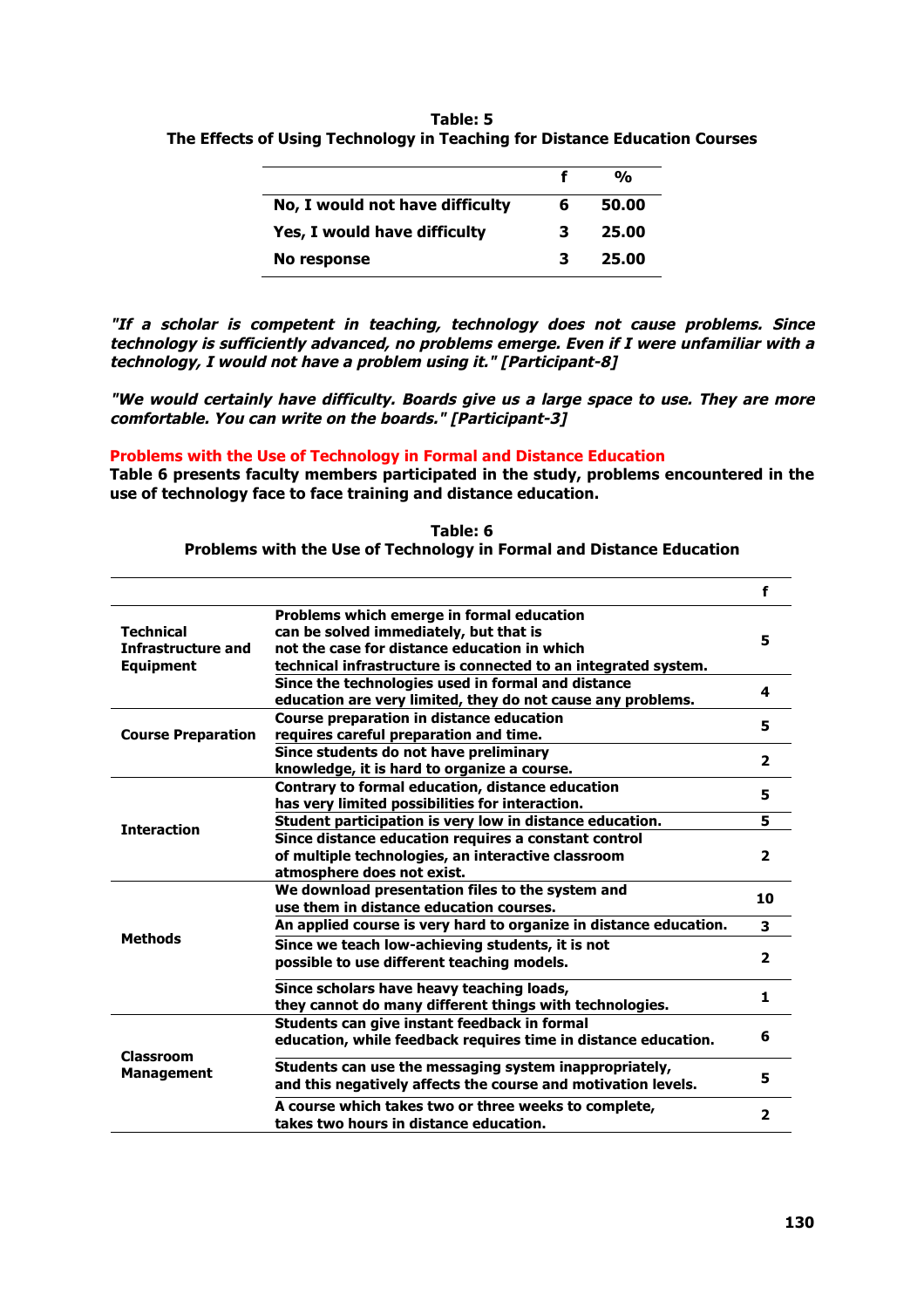**"I have problems with technologies I use at work. Since distance education involves an integrated structure, problems are caused by the system. It takes time to solve a problem." [Participant-1]**

**"You do not have a face-to-face contact, and you cannot get feedback. You don't know whether students understand your explanations. You don't know students' knowledge levels, so you assume an intermediate level and teach accordingly." [Participant-2] "I think distance education is a very abstract teaching model in which there is no face-toface contact. I consider face-to face contact to have an important role in creating an interactive classroom atmosphere." [Participant-11]**

**"I began to work at the university in 1979. And I am highly experienced. Most scholars prefer teaching formal education courses because course preparation in distance education requires time. I've been preparing a distance education course for six months, and I have never prepared a course so carefully before." [Participant-7]**

**"Distance education needs to be taken seriously because it requires careful course preparation. In formal education a great part of class time is devoted to classroom interaction, but we don' have this opportunity in distance education. A topic that is covered in an hour in a formal education course, is covered in ten or fifteen minutes in a distance education course. You keep on teaching since you don't get any feedback." [Participant-10]**

**"A topic that is covered in three hours or six hours over two weeks in a formal education course can be covered in an hour in a distance education course. Classroom interaction doesn't exist in distance education, so scholars need to prepare courses carefully. This puts great pressure on scholars." [Participant-5]**

**"If we don't find a way to achieve student participation, distance education will not work effectively. I am worried about that. When students are not physically present in the class, we do not know whether they understand our explanations." [Participant-10]**

**"There are students who constantly ask whether we can see or hear them. They try to spend class time in this way.** 

**They wish to disrupt the class. I think this is a great disadvantage, and you have no chance to test whether they are telling the truth. So you are obliged to deal with technical issues during class time." [Participant-2]**

#### **Suggestions to Solve the Problems**

#### **with the Use of Technology in Formal and Distance Education**

**Table 7 presents faculty members participated in the study, solutions to problems encountered in the use of technology proposals face to face training and distance education.**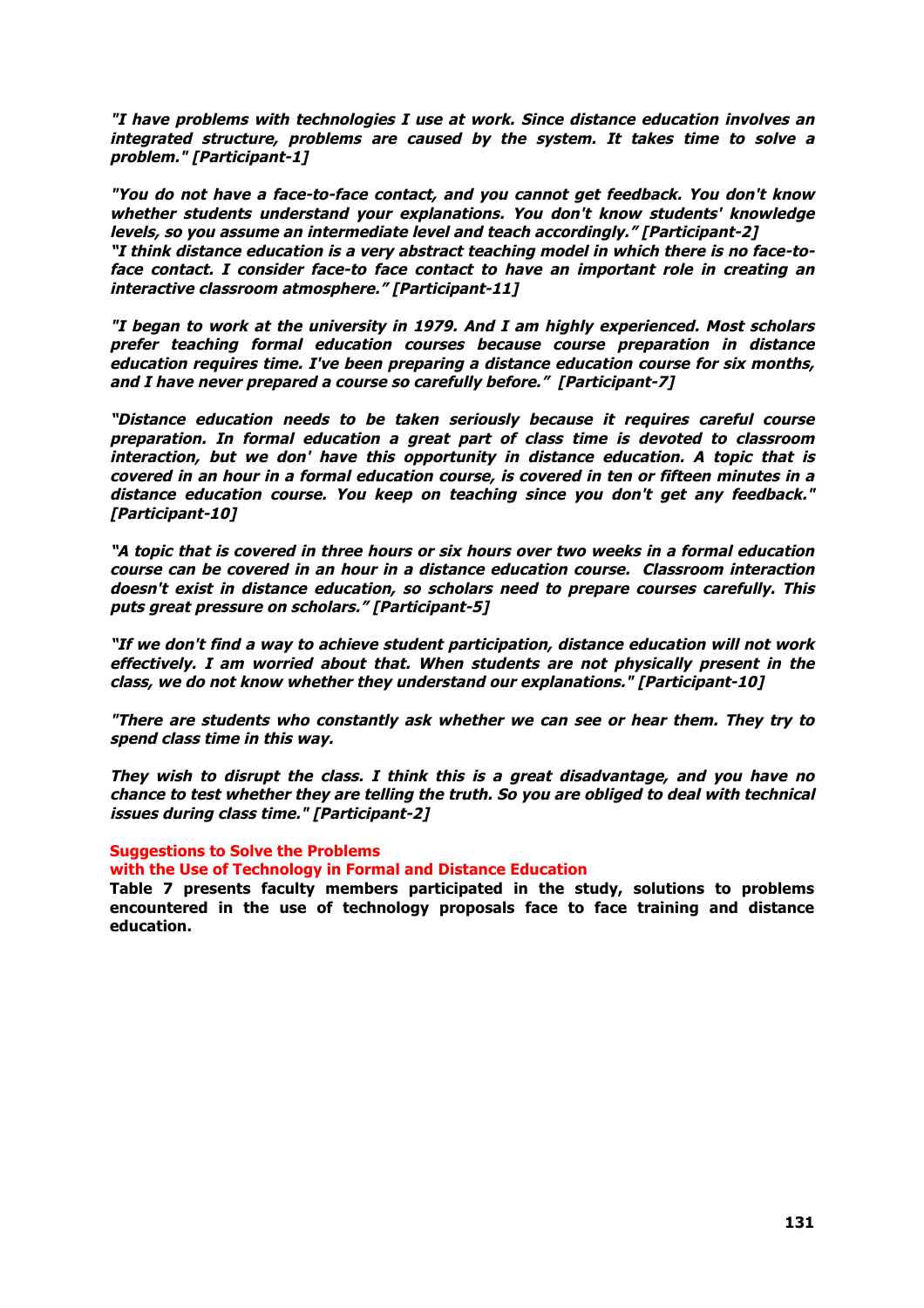### **Table: 7 Suggestions to Solve the Problems with the Use of Technology in Formal and Distance Education**

| <b>Technical Infrastructure</b><br>and Equipment | Courses need to be prepared in a studio. Class time<br>needs to be arranged in a question and answer<br>format. |    |
|--------------------------------------------------|-----------------------------------------------------------------------------------------------------------------|----|
|                                                  | Infrastructure needs to be improved, and<br>technologies need to be updated.                                    |    |
|                                                  | Technical service is needed to reduce the problems<br>facing teachers and students in distance education.       |    |
| <b>Course Preparation</b>                        | Scholars' teaching loads need to be reduced.                                                                    |    |
| <b>Classroom Interaction</b>                     | Students' active participation needs to be ensured.                                                             | ני |
| <b>Methods</b>                                   | A system like smart board can allow for fluent<br>teaching.                                                     |    |
| <b>Classroom Management</b>                      | In-service training for scholars needs be organized.                                                            |    |

**"There can also be connection problems. My suggestion is to record the courses in a studio. It will create an active atmosphere. I think it is necessary to devote class time to question and answer dialogues, which creates an interactive examination of the course topic." [Participant-5]**

**"Institutions that offer distance education programs need to have low teaching loads. We have a load of more than 30 hours per week at this university. Distance education is a teaching system that requires time." [Participant-10]**

**"I have doubts about our possibilities to use technologies in the course. We are not competent in using technology. As you know, technological improvements bring about radical changes in our life. I think sharing information about technological developments will be useful." [Participant-7]**

## **CONCLUSION AND DISCUSSION**

**It was found that slide projectors were the most commonly used technology in formal education. Other commonly used technologies are PowerPoint and blackboards.** 

**Almost all of the scholars said they used exactly the same teaching materials in formal and distance education. In formal education, slide projectors were the most commonly used technology, while in distance education cameras and microphones were used most. Some scholars claimed that the system's inadequate technical possibilities prevented the use of different teaching materials.** 

**However, this study suggests those teachers' beliefs about educational methods to be the main reason that prevents the use of different teaching materials in distance education. Scholars said they used exactly the same teaching materials in formal and distance education. This finding supports Zhao and Cziko's (2010) argument that scholars use technology without changing their pedagogic perspectives. Scholars said the use of technology was very limited, particularly, in technical and applied courses, and that these technologies could not rival classroom interaction.**

**Some participants said the course preparation required more time in distance education. They emphasized the difficulty of teaching over the internet and of interacting with students. They also indicated the difficulty of using at the same time teaching materials and technologies such as computer, camera, microphone, and that the classroom atmosphere of formal education did not exist in distance education.**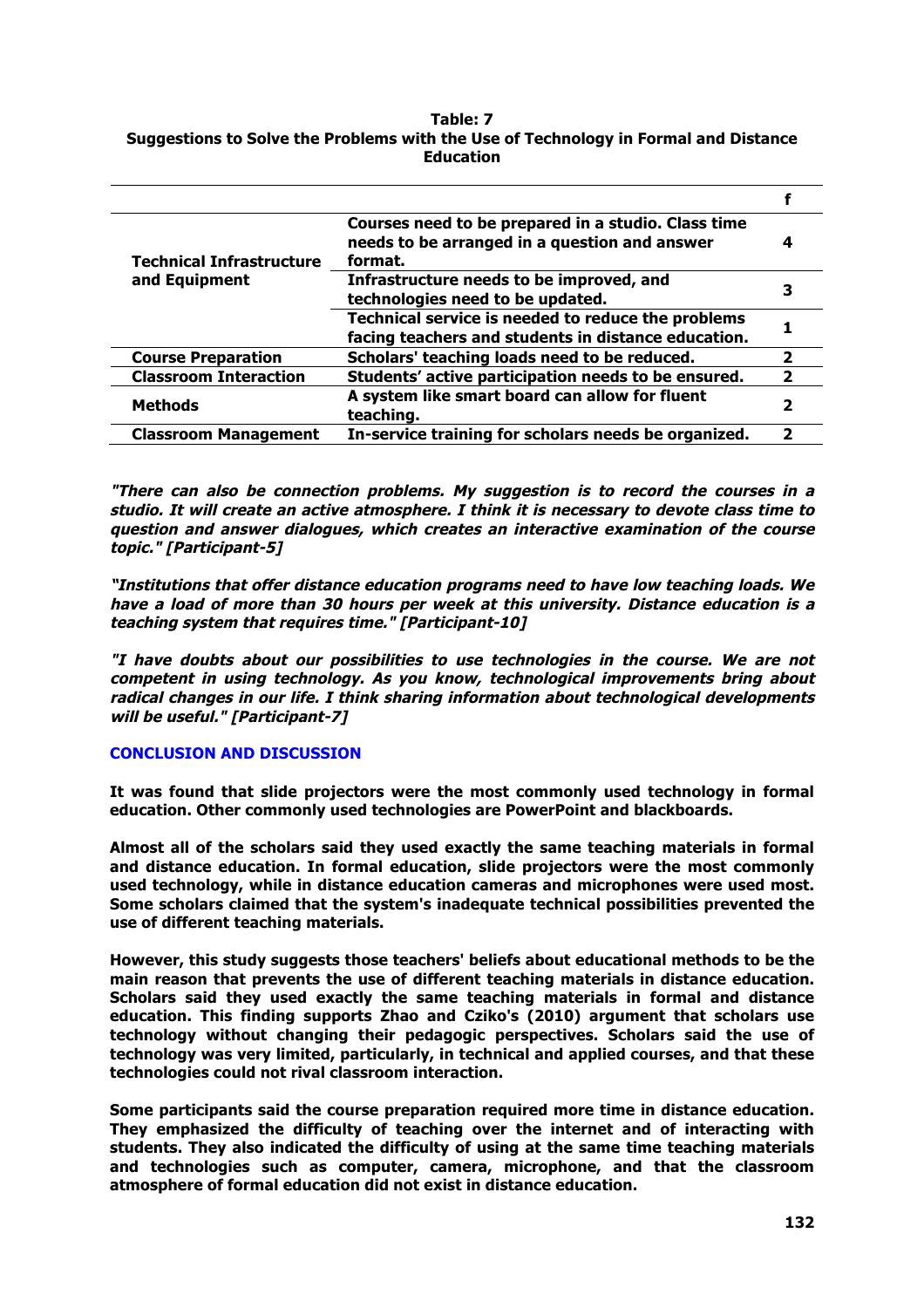**Moreover, technical problems and insufficient equipment were considered the main reason for the problems they have with using the technologies. Scholars said that in formal education they could instantly handle problems that arise, but such rapid interventions were not possible in distance education.**

#### **SUGGESTIONS**

**The most remarkable finding of this study was that scholars used exactly the same teaching materials in both formal and distance education, with no concern for the different dynamics of the two teaching systems.** 

**A good structured system has an important role in the success of a teaching model. Yet a good structured system is not sufficient by itself to ensure effective education. System users also affect the efficiency of a system. Thus scholars' beliefs about education need to be analyzed before making structural changes in education. Such an analysis is necessary for a teaching model to achieve its aims.** 

**Authors' Note: This research is the extended version of the papers presented at the 8th International Computer & Instructional Technologies Symposium on 18- 20 September 2014, at Trakya University in Edirne, Turkey.**

## **BIODATA and CONTACT ADDRESSES of the AUTHORS**



**Merve YILDIZ is a research assistant of Computer and Instructional Technology Education at Erzincan University in Erzincan, Turkey. She graduated from Anadolu University in 2011 and continues to her master education at Hacettepe University. Her research interests include the distance education, e-learning, technology integration, teacher's belief.**

**Research Assistant Merve YILDIZ Department of Computer and Instructional Technology Education Faculty of Education, Erzincan University, TURKEY Phone: 0446 2240089 - 42109 Mobile: 0535 416 12 57 Email: merveyildiz@erzincan.edu.tr**



**Dr. Yavuz SELIM is an assistant professor of Computer and Instructional Technology Education at Erzincan University in Erzincan, Turkey. At the same time he is a director of Distance Education Practice and Research Center at Erzincan University since 2011. In 2009 he received the PhD. grade in Secondary Mathematics Education at Atatürk University. His research areas are; distance education, technology education, computer aided education, mathematics education.**

**Assist. Prof. Dr. Yavuz SELIM Department of Computer Education and Instructional Technology Faculty of Education Erzincan University, TURKEY Phone: 0446 2240089 - 42157 Mobile: 0506 466 08 76 Email: yselim@erzincan.edu.tr**